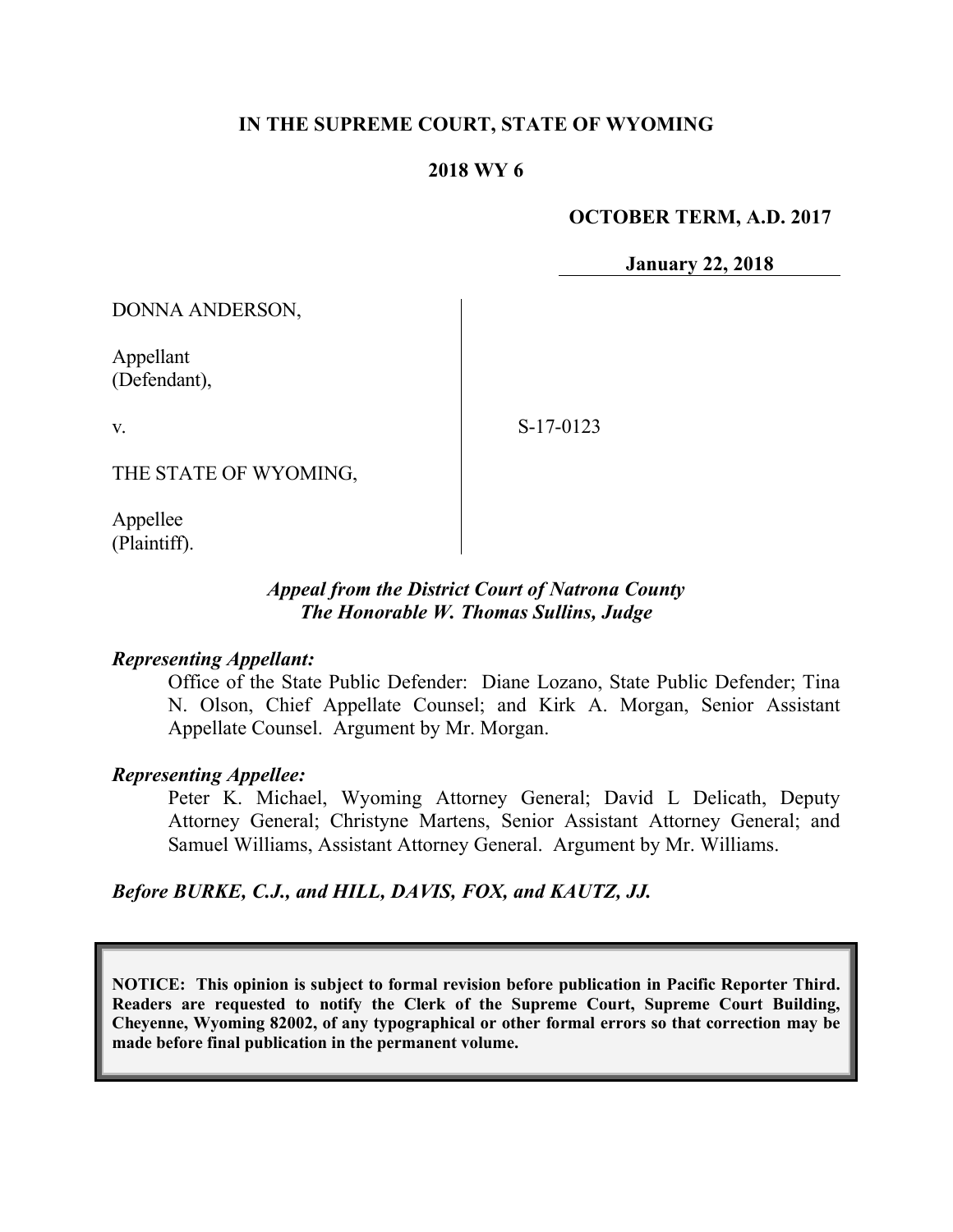### **HILL,** Justice.

[¶1] Donna Anderson pled guilty to exploitation of a vulnerable adult and was sentenced to a prison term of four to six years, suspended in favor of six years of supervised probation. As a condition of her probation, Ms. Anderson was ordered to pay restitution to her victim. Ms. Anderson does not claim error in the amount of restitution ordered, but she contends on appeal that the district court exceeded its authority by imposing additional probation conditions related to the restitution. We find no error in the district court's sentencing order and affirm.

### **ISSUE**

[¶2] Ms. Anderson presents one issue on appeal, which we restate as:

Did the district court have authority to impose restitutionrelated conditions on Ms. Anderson's probation without first approving a restitution plan?

### **FACTS**

[¶3] Donna Anderson was the designated social security disability payee for her brother, Glendon "AD" Hines, from October 2014 until sometime in December 2015. At some point, Mr. Hines discovered that Ms. Anderson had been using his benefits for her own personal expenses. When Mr. Hines' other family members learned of this, they confronted Ms. Anderson and demanded that she repay Mr. Hines. When Ms. Anderson showed no remorse for her actions and refused to adhere to a payment plan for returning Mr. Hines' funds, the family, in April 2016, contacted law enforcement.

[¶4] Detective Terry Jackson of the Casper Police Department investigated the allegations against Ms. Anderson. As part of that investigation, Detective Jackson obtained a search warrant for bank records pertaining to Ms. Anderson and Mr. Hines. Through examination of those records, Detective Jackson learned that during the period of December 2, 2014 to December 21, 2015, Ms. Anderson had used a total of \$27,879.16 of Mr. Hines' disability benefits for her own personal expenses, which included \$11,469.30 for mortgage payments on her home.

[¶5] On October 19, 2016, the State filed an information against Ms. Anderson, followed by an amended information on November 3, 2016. The amended information charged Ms. Anderson with one count of theft of property valued in excess of \$1,000.00, and one count of exploitation of a vulnerable adult. On January 24, 2017, pursuant to a plea agreement, Ms. Anderson pled guilty to exploitation of a vulnerable adult. The district court accepted Ms. Anderson's guilty plea and granted the State's motion to dismiss the theft charge.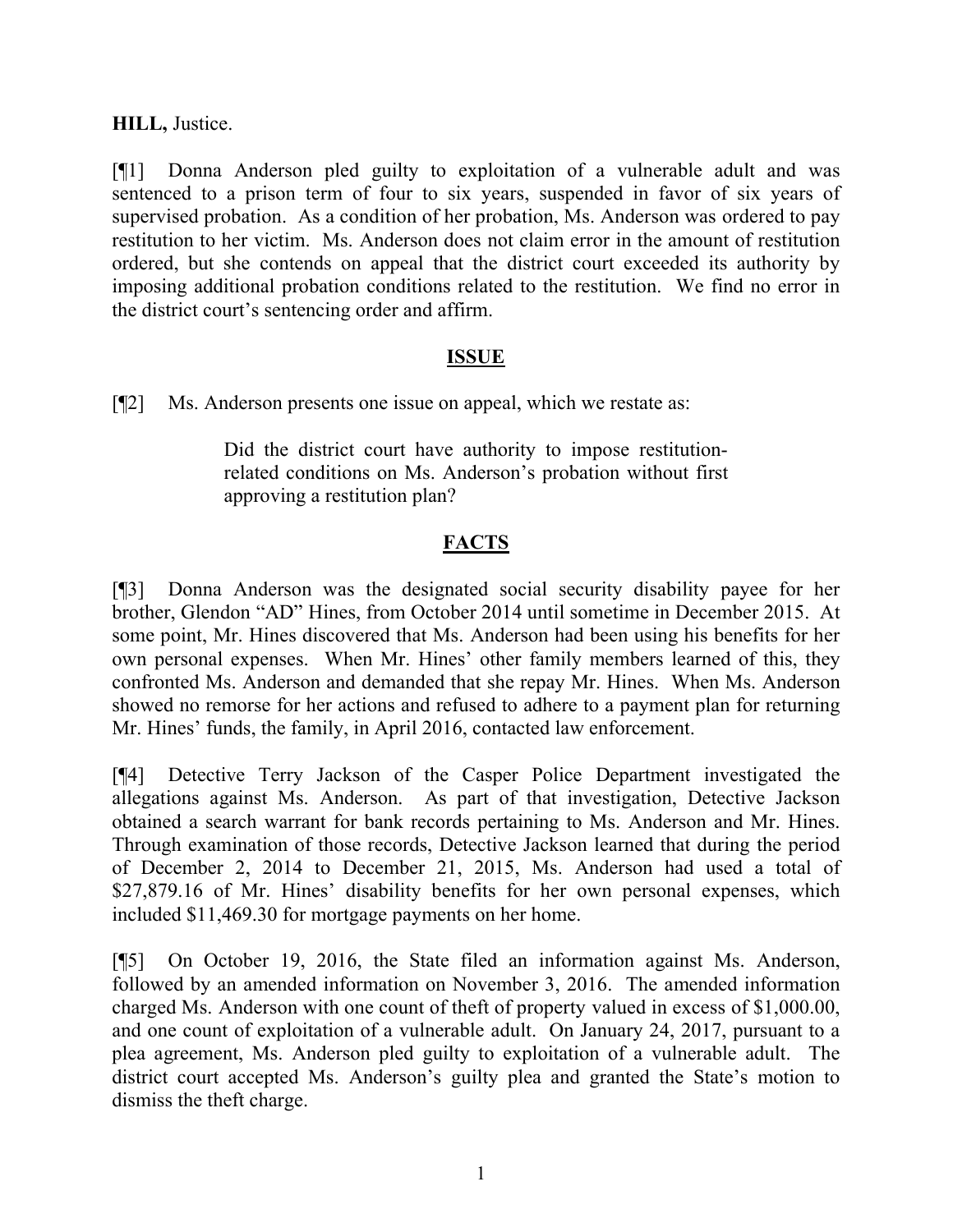[¶6] On April 21, 2017, the district court entered its judgment and sentence. The court sentenced Ms. Anderson to a prison term of four to six years, suspended in favor of six years of supervised probation. The court placed a number of conditions on Ms. Anderson's probation, including the following:

> 8. That the Defendant shall not purchase any cable television or cell phone services while restitution obligations are outstanding.

> > . . . .

10. That the Defendant shall liquidate any recreational vehicle or trailer in her possession and shall put funding from said recreational vehicle or trailer liquidation towards any restitution owed forthwith and without undue delay.

11. That the Defendant pay restitution in the amount of Twenty-Seven Thousand Eight Hundred Seventy-Nine Dollars and Sixteen Cents (\$27,879.16) to Glendon Hines through his payee, [payee name and address omitted], and shall make minimum monthly payments each and every month of no less than Five Hundred Dollars (\$500.00), and with the first payment to be paid by May 31, 2017, with said sum being paid through the Clerk of the District Court, in and for Natrona County, Wyoming, as directed by the Department of Corrections, Probation and Parole.

[¶7] On April 28, 2017, Ms. Anderson filed a timely notice of appeal to this Court.

### **DISCUSSION**

[¶8] Ms. Anderson contends that the district court acted outside its authority when it set her restitution payments at \$500.00 per month, restricted her from purchasing cable television or cell phone services, and directed that her recreational vehicles and trailers be liquidated. In so arguing, Ms. Anderson does not claim that these conditions are inherently impermissible or that the district court abused its discretion in imposing the conditions. She instead argues that per the governing statutes, such conditions may only be imposed as part of a restitution plan that has been prepared by a defendant in cooperation with a probation officer, or whomever else the court directs, and submitted to the sentencing court for its approval or modification. Absent this process, Ms. Anderson contends that the sentencing court is without authority to impose the challenged conditions.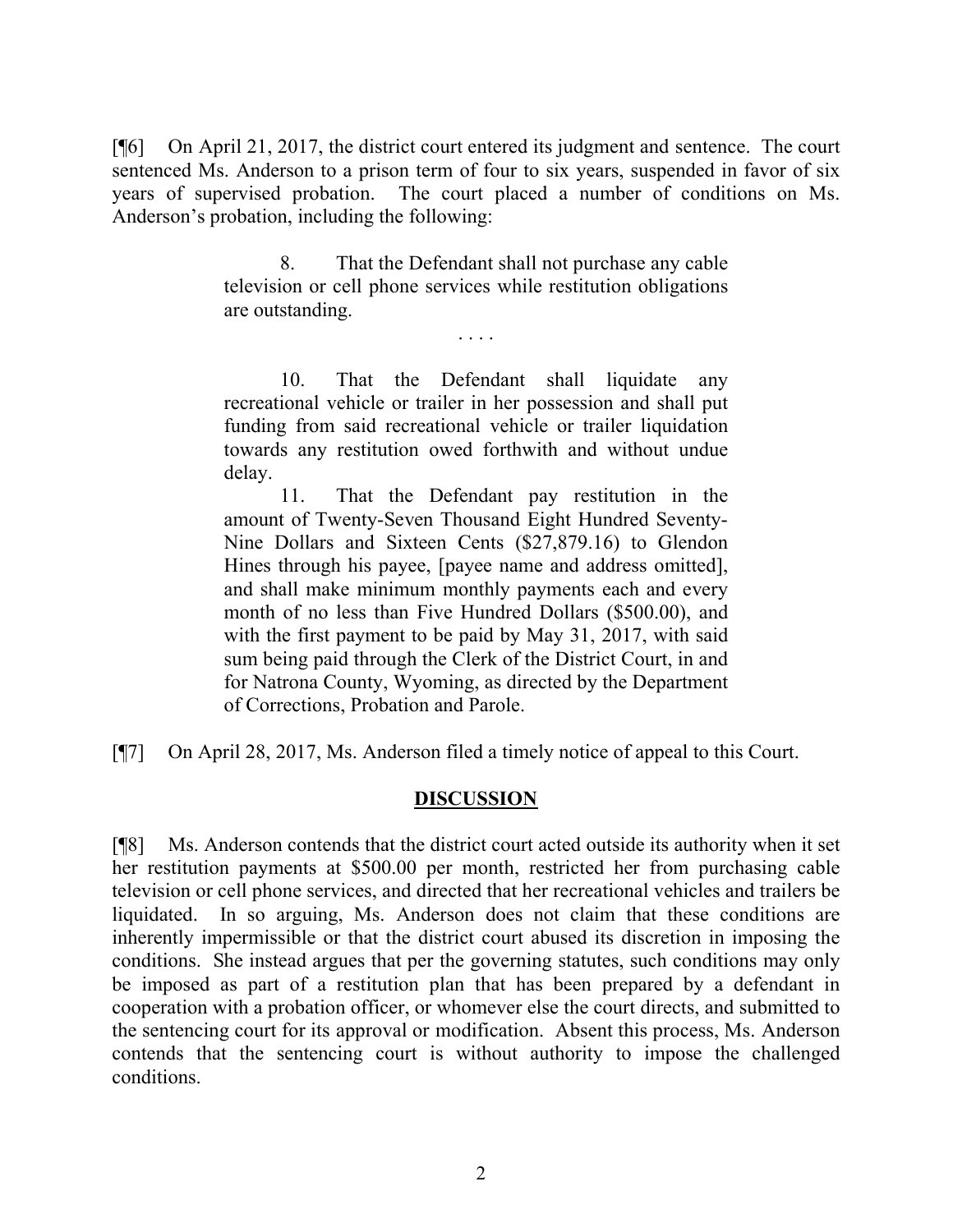[¶9] The State argues that the district court has authority with or without a restitution plan to impose restitution-related conditions on a defendant's probation. In keeping with that position, the State contends that the \$500.00 minimum monthly payment was a reasonable requirement and one that the district court had authority to impose. As to the remaining conditions, however, the State takes a different position and offers to concede error. With respect to the restriction on the purchase of cell phone and cable television services, the State contends that such a restriction may in some cases be a reasonable probation condition, but it asserts that in this case, the record does not support the condition. With respect to the required liquidation of recreational assets, the State contends that the district court exceeded its authority because such a liquidation may only be accomplished through an execution on the court's judgment.

[¶10] Because the State conceded error that was not asserted by Ms. Anderson, we will address the State's concession separately from our consideration of Ms. Anderson's claim. We thus begin our discussion with Ms. Anderson's contention that any restitutionrelated condition on probation exceeds the sentencing court's authority unless it is imposed as part of a court-approved restitution plan. We will then turn to the State's concessions.

# **A. Standard of Review**

[¶11] To the extent we must interpret the district court's sentencing authority, the question is one of statutory construction, which we review *de novo*. *Farnsworth v. State*, 2017 WY 137, ¶ 7, 405 P.3d 1067, 1069 (Wyo. 2017); *see also Smith v. State*, 2012 WY 130, ¶¶ 12-13, 286 P.3d 429, 433 (Wyo. 2012) (noting court's authority to order restitution is statutory and any challenge to that authority is reviewed *de novo*). As to the appropriateness of the district court's probation conditions, we have recognized that a district court has broad discretion in making sentencing decisions, including in imposing conditions on probation. *Harada v. State*, 2016 WY 19, ¶ 13, 368 P.3d 275, 279-80 (Wyo. 2016). "An abuse of discretion does not occur unless a court has acted in a manner which exceeds the bounds of reason under the circumstances." *Harada*, 13, 368 P.3d at 280 (quoting *Noel v. State*, 2014 WY 30, ¶ 38, 319 P.3d 134, 147 (Wyo. 2014)).

# **B. Sentencing Court's Authority Outside a Restitution Plan**

[¶12] Ms. Anderson's claim that a sentencing court may impose a restitution-related condition on probation only through the use of a restitution plan is strictly a question of statutory interpretation. We thus consider her claim according to our usual rules of statutory interpretation.

> We begin by making an inquiry respecting the ordinary and obvious meaning of the words employed according to their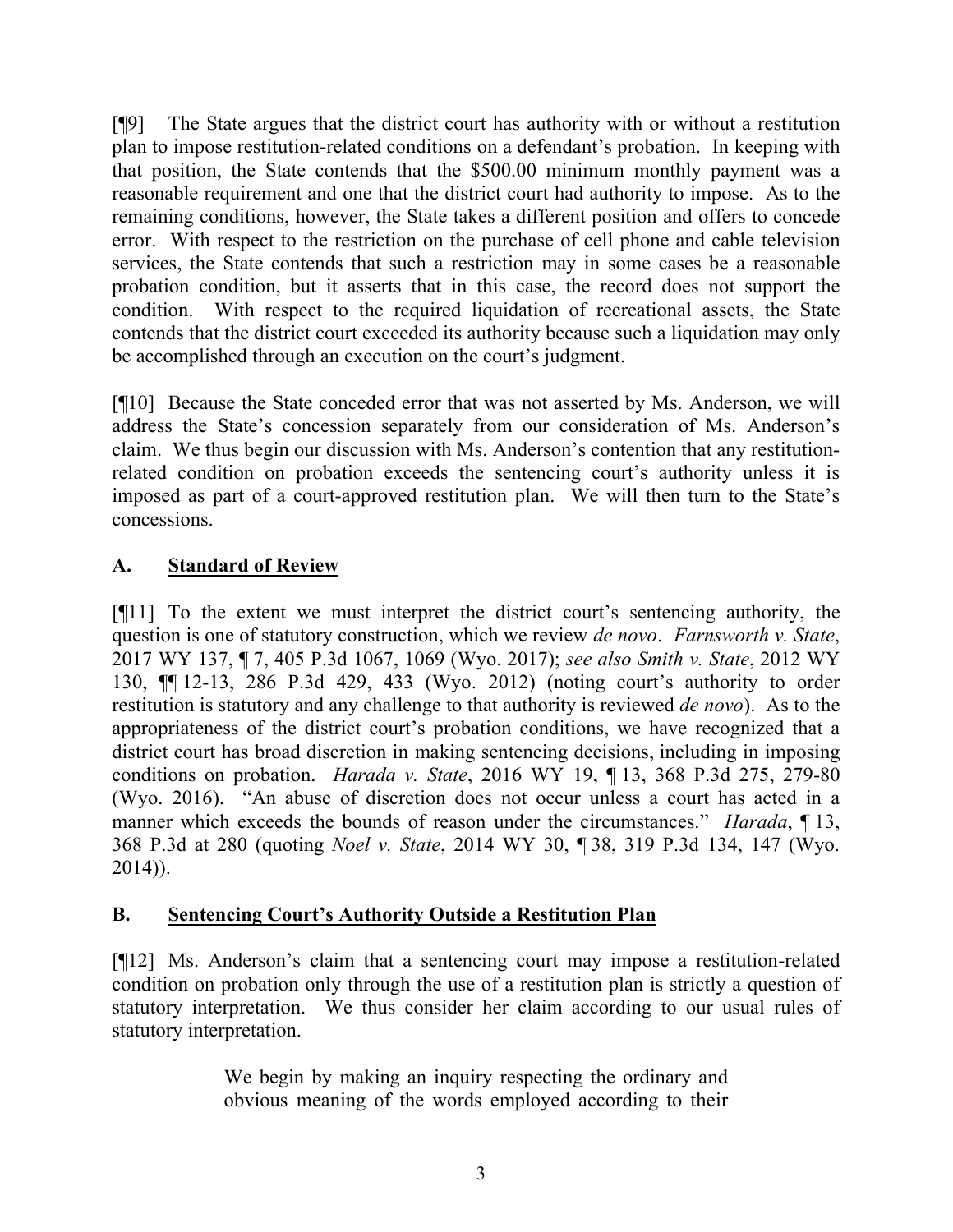arrangement and connection. We construe the statute as a whole, giving effect to every word, clause, and sentence, and we construe all parts of the statute *in pari materia*. When a statute is sufficiently clear and unambiguous, we give effect to the plain and ordinary meaning of the words and do not resort to the rules of statutory construction. Moreover, we must not give a statute a meaning that will nullify its operation if it is susceptible of another interpretation.

*Sikora v. City of Rawlins*, 2017 WY 55, ¶ 23, 394 P.3d 472, 479 (Wyo. 2017) (quoting *Bates v. Chi. Lumber Co.*, 2016 WY 58, ¶ 27, 375 P.3d 732, 739 (Wyo. 2016)).

[¶13] A sentencing court "may impose, and at any time modify, any condition of probation or suspension of sentence." Wyo. Stat. Ann. § 7-13-304(a) (LexisNexis 2017). We have interpreted this provision to allow a court discretion to impose any condition of probation that is "reasonably related to rehabilitation, to the criminal conduct for which the probationer was convicted, and to the deterrence of future criminal conduct." *Harada*, ¶ 21, 368 P.3d at 281 (quoting *Perkins v. State*, 2014 WY 11, ¶ 16, 317 P.3d 584, 588 (Wyo. 2014)). Here, Ms. Anderson does not challenge the reasonableness of the district court's probation conditions but instead contends only that the statute requiring preparation of a restitution plan restricts a court's authority to otherwise impose restitution-related probation conditions. We disagree.

[¶14] The statutory requirement for a restitution plan reads, in relevant part:

In any case in which the court has ordered restitution under W.S. 7-9-102, 7-9-113 or 7-13-301, if the sentencing court orders suspended imposition of sentence, suspended sentence or probation, the court shall require that the defendant in cooperation with the probation and parole officer assigned to the defendant, or in the case of unsupervised probation any probation and parole officer or any other person the court directs, promptly prepare a plan of restitution including the name and address of each victim, the amount of restitution determined to be owed to each victim pursuant to W.S. 7-9-103 or 7-9-114 and a schedule of restitution payments.

Wyo. Stat. Ann. § 7-9-104(a) (LexisNexis 2017).

[¶15] This provision may contemplate that restitution-related conditions be included in a restitution plan, but it contains no language restricting a sentencing court's authority to impose such conditions outside a formalized restitution plan. Moreover, the requirement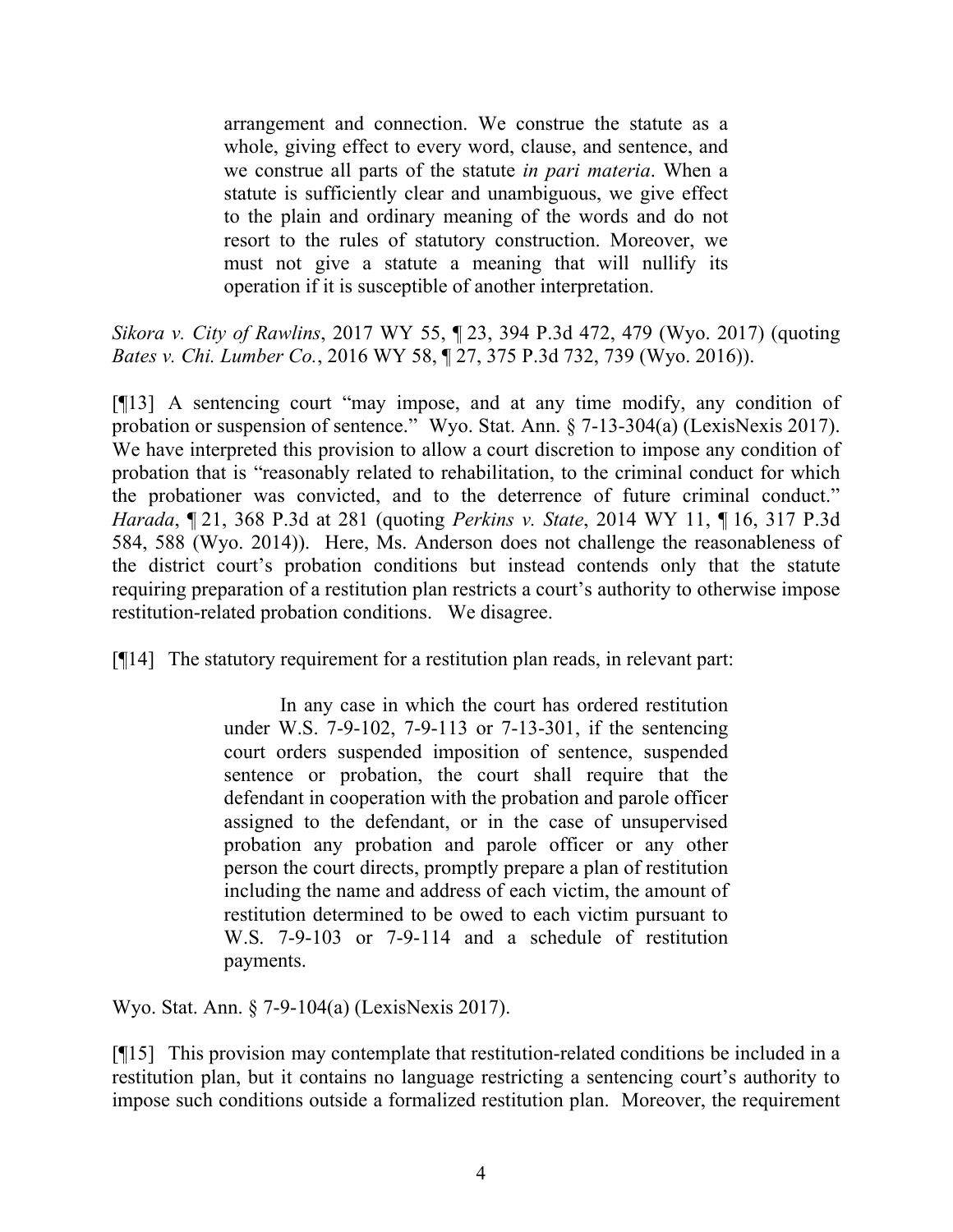of a restitution plan does not act to constrain the court's discretion over restitution terms. In accordance with Wyo. Stat. Ann. § 7-9-105, ultimate approval of a restitution plan remains with the court and the court has discretion to modify a submitted plan to reflect conditions the court finds warranted. Section 105 provides:

> The defendant's plan of restitution and the comments of the probation and parole officer or any other person directed by the court to assist in the preparation of the restitution plan shall be submitted promptly to the court. The court shall promptly enter an order approving the plan *or modifying it* and providing for restitution payments to the extent that the defendant is or may become reasonably able to make restitution, taking into account the factors enumerated in W.S. 7-9-106. The court may modify the plan at any time upon the defendant's request, upon the court's own motion and, for those cases within the provisions of W.S. 7-9-113 through 7- 9-115, upon the motion of the victim.

Wyo. Stat. Ann. § 7-9-105 (LexisNexis 2017) (emphasis added).

l

[¶16] When it comes down to it, there is little to distinguish a restitution term imposed in a restitution plan from one imposed outside the plan as a separate probation condition: The court considers the same factors whether it sets restitution terms in a restitution plan or outside the plan<sup>1</sup>; once approved, a restitution plan becomes a probation condition<sup>2</sup>; and a defendant has the same right to challenge the reasonableness of a restitution term whether it is part of a restitution plan or imposed outside the plan.<sup>3</sup> It would therefore be, in our view, nonsensical to allow the sentencing court full discretion to set restitution terms as part of a restitution plan, but declare that exercise of discretion invalid if the court orders the same terms as separate probation conditions. There is simply nothing in the language of § 7-9-104(a) that requires such a result. *See City of Casper v. Holloway*, 2015 WY 93, ¶ 20, 354 P.3d 65, 71 (Wyo. 2015) (statute will not be interpreted in a way that produces absurd results).

[¶17] We recognized as much when we rejected a similar challenge in *Hart v. State*, 2002 WY 3, ¶¶ 12-13, 37 P.3d 1286, 1290 (Wyo. 2002). In *Hart*, the defendant was placed on probation and ordered to make restitution payments of \$150.00 per month.

<sup>&</sup>lt;sup>1</sup> Wyo. Stat. Ann. § 7-9-106(a) (LexisNexis 2017) sets forth a non-exclusive list of factors to be considered in preparing, modifying, and approving a restitution plan, and those factors mirror those we would expect a sentencing court to consider in setting restitution terms.

<sup>&</sup>lt;sup>2</sup> Wyo. Stat. Ann. § 7-9-108(a) (LexisNexis 2017) provides that "[c]ompliance with the plan of restitution as approved or modified by the court shall be a condition of the defendant's probation or suspension."

<sup>&</sup>lt;sup>3</sup> Again, Ms. Anderson has not claimed that the district court abused its discretion or that the restitution conditions imposed were unreasonable.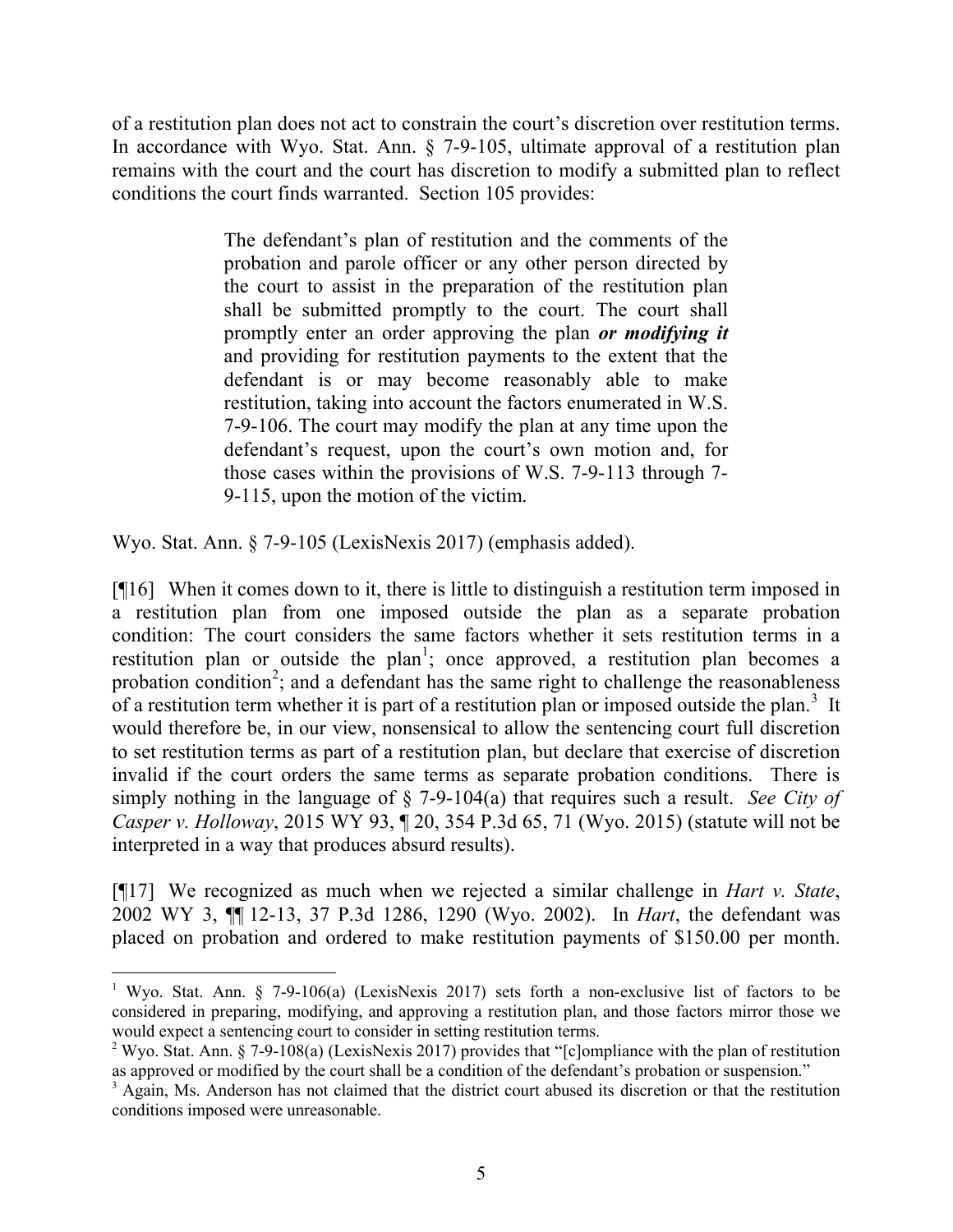*Hart*, **[5, 37 P.3d at 1288.** The court set the monthly payment "subject to a reduction" upon a detailed showing that Hart could not pay that amount." *Id*. The defendant then filed a motion for reconsideration, arguing his income and expenses justified a reduction in the monthly payment. *Id*. The district court denied the motion, and on appeal, the defendant claimed the district court erred in denying the reduction without first having a restitution plan in place. *Id.*, ¶ 12, 37 P.3d at 1290.

[¶18] In upholding the district court's decision in *Hart*, we held:

Hart also contends that the district court made a procedural error for which its denial of reconsideration of the amount of restitution ordered should be reversed. Hart bases this contention on the fact that the district court did not have a plan for restitution developed between Hart and his probation and parole officer at the time of the reconsideration hearing. Hart can cite no authority to support this contention as being cause for reversal. Hart quotes the language in Wyo. Stat. Ann. §§ 7–9–104, –105, and –106 in support of his basis for error. \* \* \* This court finds nothing in these statutes to require the district court to have any such plan prepared *before* it reconsiders the amount of restitution ordered.

Even if this court were to find that the district court erred in not having a plan prepared as Hart contends it should have been before the district court was allowed to reconsider the monthly amount of restitution owed, Hart still has the burden to prove that the supposed error prejudiced him. *Stowe v. State*, 10 P.3d 551, 553 (Wyo.2000); *Trusky v. State*, 7 P.3d 5, 13 (Wyo.2000). Hart has not shown how this type of technicality caused him prejudice. Hart claims that he was not able to present his position fully with regard to restitution as a result of the alleged procedural error. However, this court fails to see how a more formal written plan of restitution would have given Hart any additional basis on which to contest the amount of restitution ordered than was discussed above. Hart knew that he was to pay \$150 per month in addition to several other written conditions of his probation. As discussed above, the amount of restitution ordered by the district court was reasonably supported by the evidence, based upon the factors to be considered as set out by statute. Absent any authority that such a technicality is prejudicial and thus requiring reversal, this court finds that the district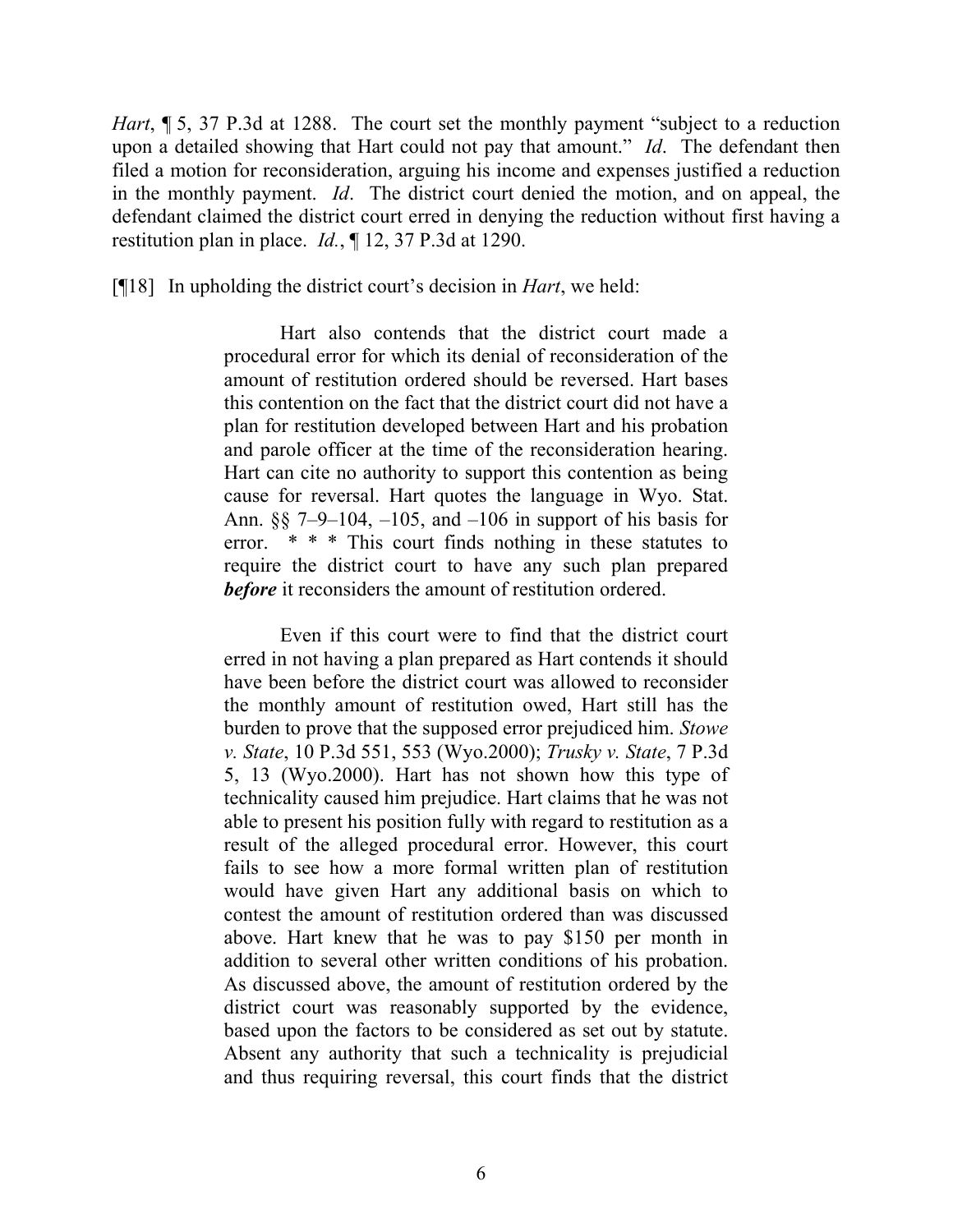court did not err in its denial of Hart's motion for reconsideration.

*Hart*, ¶¶ 12-13, 37 P.3d at 1290.

[¶19] Our reasoning in this case is consistent. The statutes that require preparation and submission of a restitution plan do not restrict a district court's authority to impose restitution-related terms as conditions of probation rather than as part of a restitution plan. There is simply no practical difference between the two means of imposing such conditions. Thus, while the record contains no indication that the district court ordered preparation of the required restitution plan, that failure does not affect the validity of the challenged probation conditions.

# **C. State's Offer of Concession**

l

[¶20] The State takes the position that the district court's probation condition restricting Ms. Anderson from the purchase of cell phone and cable television services is unreasonable based on the record before the district court and the district court thus abused its discretion in imposing the condition. As to the condition requiring liquidation of Ms. Anderson's recreational assets, the State contends that the district court exceeded its authority because such a liquidation may only be accomplished through an execution on the court's judgment. While we appreciate the candor in the State's offer to concede error, we view these conditions differently and therefore decline the State's offer.<sup>4</sup>

# **1. Restriction on Cell Phone and Cable Services**

[¶21] As we indicated above, a district court has broad discretion in imposing conditions on probation, so long as any condition imposed is "reasonably related to rehabilitation, to the criminal conduct for which the probationer was convicted, and to the deterrence of future criminal conduct." *Harada*, **[1]** 13, 21, 368 P.3d at 280, 281. We have explained:

> [A]fter a district court considers the wide latitude of variables in a defendant's case and circumstances, it can impose any probation condition so long as it is reasonably related to a penal goal such as rehabilitation, deterrence, or public protection. *See Jones*, ¶ 36, 41 P.3d at 1257–58. The court

<sup>&</sup>lt;sup>4</sup> We could decline to address the State's concession on grounds that it presents issues not raised on appeal and presents new arguments on appeal. Indeed, the State's position is directly contrary to its position at sentencing when it specifically asked the district court to impose the conditions it now contends are an abuse of discretion and outside the district court's authority. In the interests of judicial economy, however, we will address the concessions. Were we to do otherwise, we anticipate that a W.R.Cr.P. 35(a) motion, claiming the very error asserted in the State's concession, would eventually bring us back to this same point.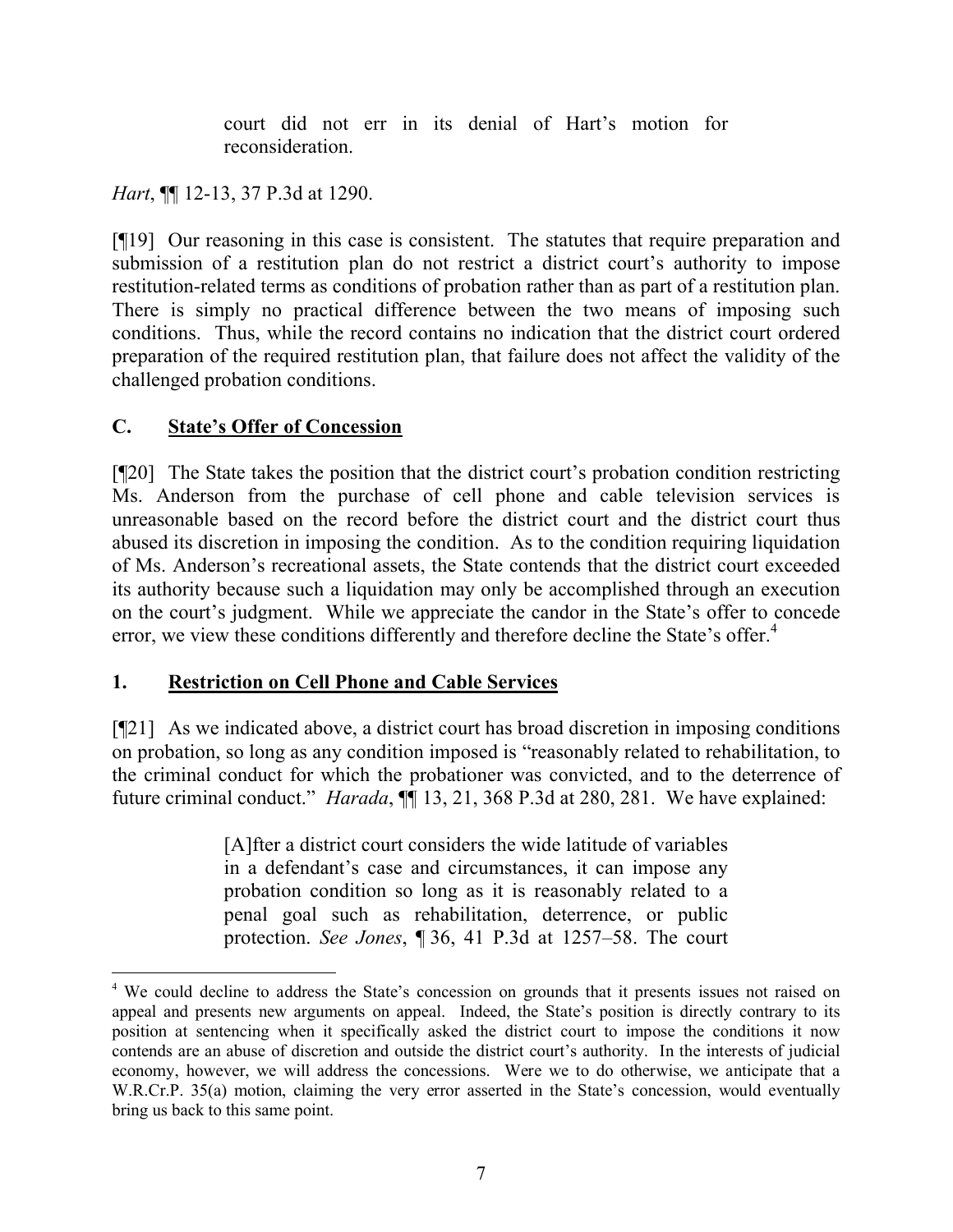must "take into consideration on a case-by-case basis the nature and circumstances of the offense and the probationer's history and characteristics." *State v. McAuliffe*, 2005 WY 165, ¶ 17, 125 P.3d 276, 280 (Wyo.2005).

*Harada*, ¶ 21, 368 P.3d at 281-82 (quoting *Perkins*, ¶ 17, 317 P.3d at 588).

[¶22] The record the district court had before it demonstrated that Ms. Anderson converted her brother's disability benefits to her own use for mortgage payments and personal expenses including cell phone and cable television services. The presentence investigation report (PSI) reported that Ms. Anderson made comments "that indicated she believes she has done nothing wrong, and takes very little accountability for her actions." Additionally, during sentencing the district court heard from the victim's sister, who stated:

> We recognize that some of the financial hardships Donna has experienced over the years have been caused by situations that have been out of her control, but a lot of her problems have been self inflicted. Whatever the cause of the financial crisis Donna was in, I'm sure – I'm sure she saw that the only way out was to take advantage of every resource she could, including AD's money. That fact that Donna used AD's money as if it was rightfully hers is bad enough. What makes it even worse is that while she was giving AD just enough money to barely keep his head above water and telling him what he could and could not spend his money on, she was indulging in extravagances and expensive gifts for herself and her family. And I don't understand how she could think that was okay.

> And now AD is experiencing a very severe financial crisis of his own due to several – a combination of situations that he has no control over. This would still be frustrating but at least a manageable situation if he had the money that she took from him to fall back on. Donna's financial crisis was not AD's fault nor was it his responsibility, and he shouldn't have to suffer for it.

None of us want to see Donna incarcerated. We only want her to recognize and take responsibility for what she's done to AD, show some genuine remorse, and start paying it back on a regular basis in a significant amount that makes a real difference in AD's finances.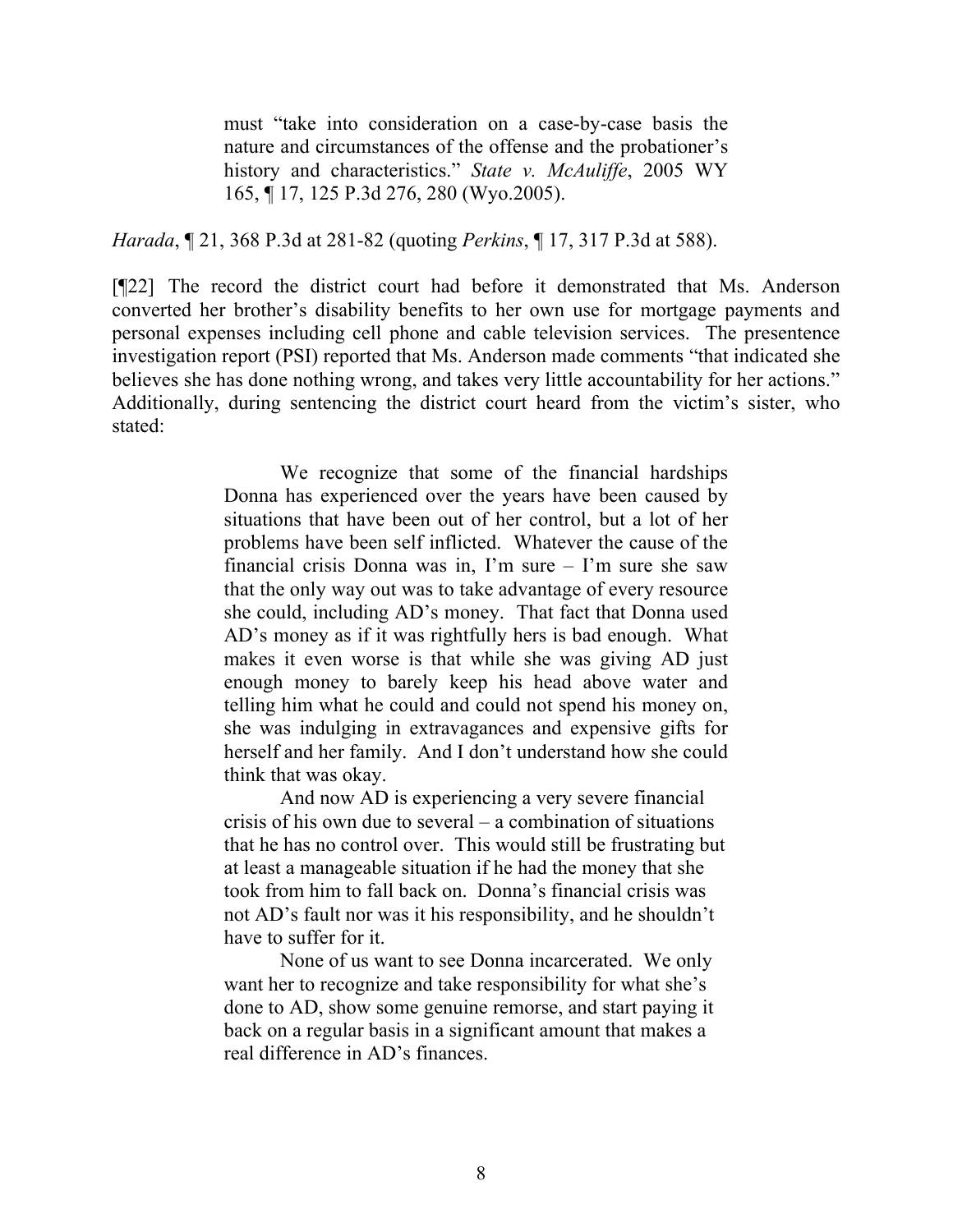[¶23] In its exercise of discretion, a sentencing court may consider victim impact statements, PSIs, and other factors relating to the defendant and his crimes in imposing an appropriate sentence. *Perkins*, ¶ 15, 317 P.3d at 587 (quoting *Magnus v. State*, 2013 WY 13, ¶ 25, 293 P.3d 459, 468 (Wyo. 2013)). That information in this case showed Ms. Anderson to be a defendant who failed to take responsibility for her own financial circumstances, used her disabled brother's resources to pay for items such as cell phone and cable television services, and failed to recognize the wrong she had committed against her brother.

[¶24] In light of this record, we cannot say that the district court's restriction on Ms. Anderson's use of funds for these types of services exceeded the bounds of reason. *See Harada*,  $\P$  13, 368 P.3d at 280 ("An abuse of discretion does not occur unless a court has acted in a manner which exceeds the bounds of reason under the circumstances."). The restriction was related to Ms. Anderson's crime, and the court could reasonably believe that prioritizing the restitution requirement would heighten Ms. Anderson's awareness of her crime's ramifications and assist in her rehabilitation. We therefore find no abuse of discretion in the district court's imposition of this probation condition.

# **2. Liquidation of Recreational Assets**

[¶25] The State offered to concede error for the district court's probation condition directing liquidation of Ms. Anderson's recreational assets, not because the condition was an abuse of discretion, but because such a liquidation may only be accomplished through an execution on the court's judgment. We again disagree.

[¶26] In support of its position, the State points to the statute governing execution on a restitution order, which provides:

> Any order for restitution under this chapter constitutes a judgment by operation of law on the date it is entered. To satisfy the judgment, the clerk, upon request of the victim, the division of victim services or the district attorney, shall issue execution in the same manner as in a civil action.

Wyo. Stat. Ann. § 7-9-103(d) (LexisNexis 2017).

[¶27] The State contends that this provision acts as a restriction on the district court's authority to order a liquidation of assets, and it points to our decision in *Mitchell v. State*, 982 P.2d 717 (Wyo. 1999) to bolster that position. We reject both assertions.

[ $[28]$ ] First, with respect to  $\S$  7-9-103(d), nothing in this provision operates to restrict a sentencing court's authority. The provision facilitates executions by victims, the division of victims services, and district attorneys, but it contains no language restricting the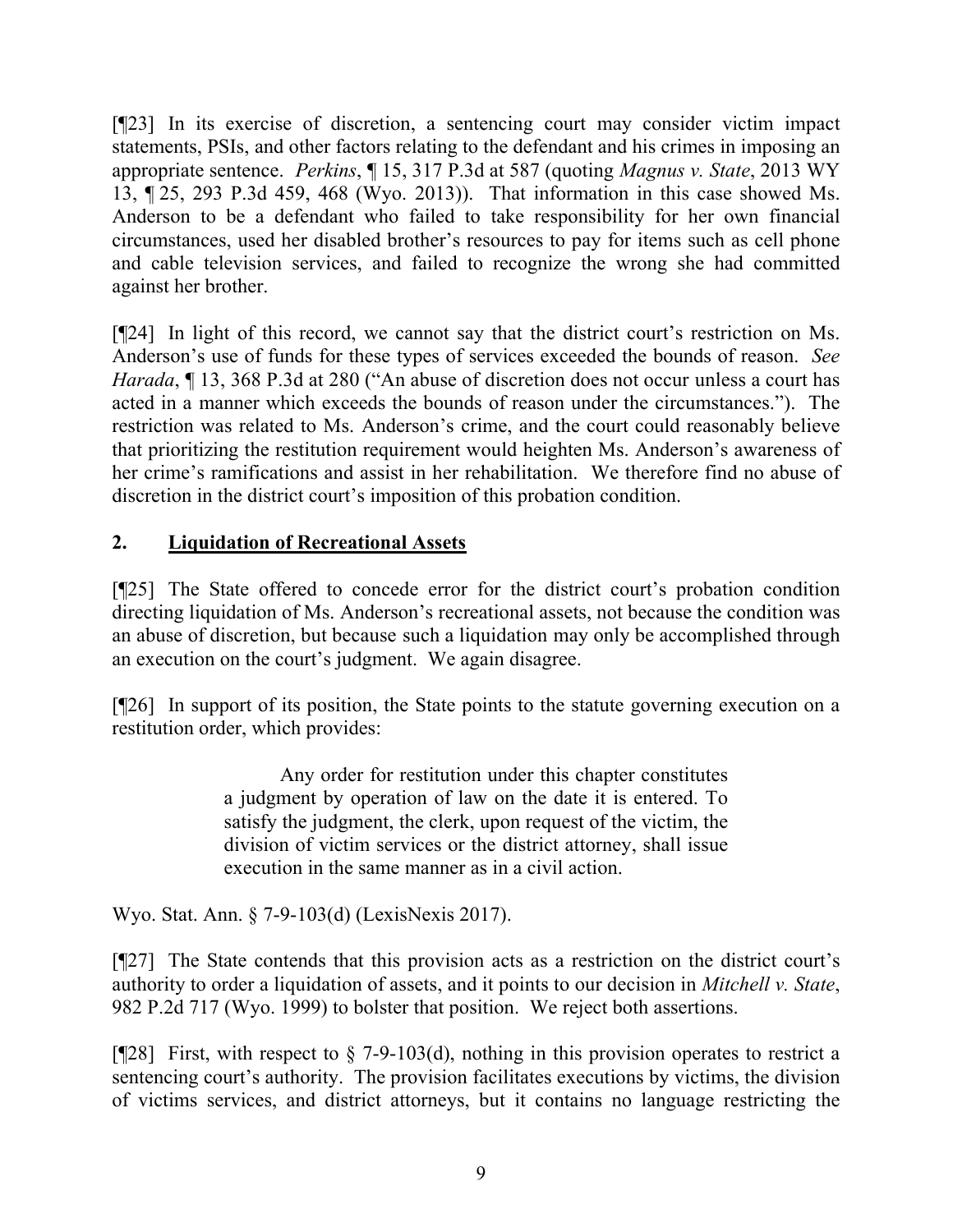district court's authority to otherwise impose probation conditions to facilitate the payment of restitution.

[¶29] Our decision in *Mitchell* does not change this result. In *Mitchell*, we held that a district court exceeded its authority when it ordered the forfeiture of a defendant's truck in partial satisfaction of the court's public defender reimbursement order. *Mitchell*, 982 P.2d at 724-25. Our decision in that case turned on our interpretation of the public defender reimbursement statute and Wyoming's forfeiture statute, not on a court's authority to impose a probation condition. *Id*. Here, we are concerned with the district court's authority to impose a probation condition aimed at facilitating the payment of restitution, which is not an unusual type of probation condition.

> Where restitution is required as a condition of release, ancillary conditions can also be imposed to implement the restitution order. The exact nature of these other terms will vary according to the specific facts of each case and the applicable laws. In one case, for example, a convicted embezzler was ordered to make restitution and to not allow his home to be homesteaded under Arizona law. The latter condition was designed to facilitate the sale of the Probationer's home in order to make full restitution possible. Noting that under Arizona law the homestead exemption can be waived, the court held that the condition requiring a waiver was valid since it furthered the legitimate goals of both rehabilitation and restitution. Another offender was given a probation condition that he sign a confession of judgment in favor of a defrauded insurer to pay the insurer's investigative costs.

1 Neil P. Cohen, *The Law of Probation and Parole*, § 11:4 (2d ed. 1999 June 2017 update) (footnotes omitted).

[¶30] By statute, a sentencing court in Wyoming "may impose, and at any time modify, any condition of probation or suspension of sentence." Wyo. Stat. Ann. § 7-13-304(a). The only restriction on the court's discretion to impose a probation condition is that the condition be "reasonably related to rehabilitation, to the criminal conduct for which the probationer was convicted, and to the deterrence of future criminal conduct." *Harada*, ¶ 21, 368 P.3d at 281. Neither the State nor Ms. Anderson contends the liquidation condition does not meet this requirement, and we therefore find no error in the district court's imposition of the condition.<sup>5</sup>

<sup>&</sup>lt;sup>5</sup> Ms. Anderson likewise has not asserted that there are other creditors with liens on the recreational assets, and there is nothing in the record to suggest that was a concern.